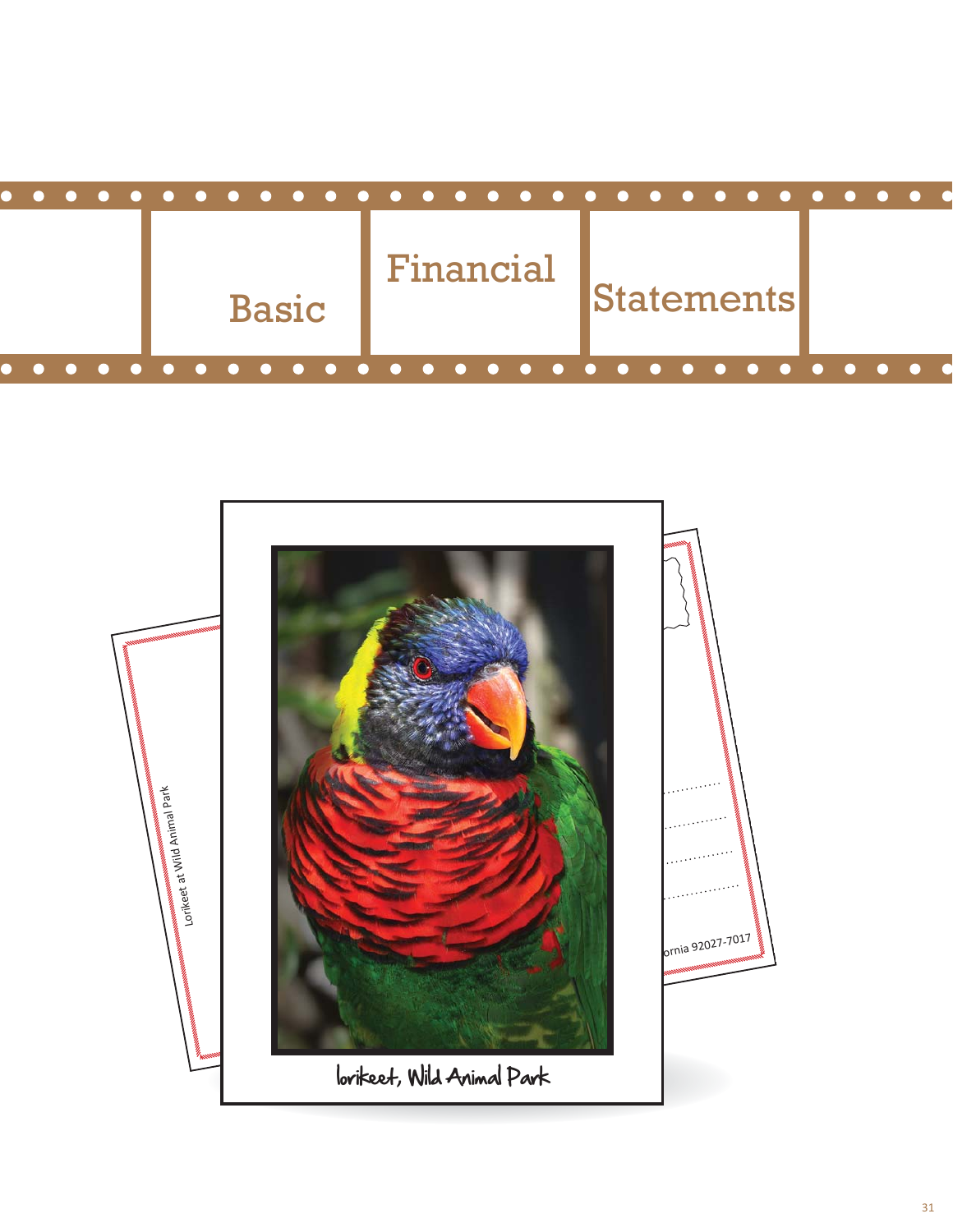# **STATEMENT OF NET ASSETS**

**June 30, 2010 (In Thousands)**

|                                                        | <b>Primary Government</b>         | <b>Component Unit</b>                     |              |                                   |
|--------------------------------------------------------|-----------------------------------|-------------------------------------------|--------------|-----------------------------------|
|                                                        | Governmental<br><b>Activities</b> | <b>Business-Type</b><br><b>Activities</b> | <b>Total</b> | <b>First 5 Commission</b><br>Fund |
| <b>ASSETS</b>                                          |                                   |                                           |              |                                   |
| Pooled cash and investments                            | \$<br>1,724,202                   | 78,297                                    | 1,802,499    | 57,730                            |
| Cash with fiscal agents                                | 31                                |                                           | 31           |                                   |
| Investments with fiscal agents                         | 448,621                           |                                           | 448,621      | 126,311                           |
| Receivables, net                                       | 505,120                           | 13,362                                    | 518,482      | 6,630                             |
| Property taxes receivables, net                        | 196,250                           |                                           | 196,250      |                                   |
| Internal balances                                      | (3, 417)                          | 3,417                                     |              |                                   |
| Inventories                                            | 12,280                            |                                           | 12,280       |                                   |
| Deposits with others                                   | 31                                |                                           | 31           |                                   |
| Prepaid items                                          | 503                               |                                           | 503          | 3                                 |
| Deferred charges                                       | 14,620                            |                                           | 14,620       |                                   |
| Restricted assets:                                     |                                   |                                           |              |                                   |
| Cash with fiscal agents                                | 283                               |                                           | 283          | 3,481                             |
| Investments with fiscal agents                         | 73,844                            |                                           | 73,844       |                                   |
| Lease receivable                                       | 17,352                            |                                           | 17,352       |                                   |
| Capital assets:                                        |                                   |                                           |              |                                   |
| Land, easements and construction in progress           | 563,102                           | 32,751                                    | 595,853      |                                   |
| Other capital assets, net of accumulated depreciation  | 2,405,851                         | 133,903                                   | 2,539,754    |                                   |
| <b>Total assets</b>                                    | 5,958,673                         | 261,730                                   | 6,220,403    | 194,155                           |
| <b>LIABILITIES</b>                                     |                                   |                                           |              |                                   |
| Accounts payable                                       | 172,961                           | 7,126                                     | 180,087      | 17,406                            |
| Accrued payroll                                        | 39,711                            | 199                                       | 39,910       |                                   |
| Accrued interest                                       | 26,291                            |                                           | 26,291       |                                   |
| Unearned revenue                                       | 226,570                           | 37                                        | 226,607      |                                   |
| Non-current liabilities:                               |                                   |                                           |              |                                   |
| Due within one year                                    | 143,336                           | 430                                       | 143,766      | 64                                |
| Due in more than one year                              | 1,972,011                         | 1,839                                     | 1,973,850    | 35                                |
| <b>Total liabilities</b>                               | 2,580,880                         | 9,631                                     | 2,590,511    | 17,505                            |
| <b>NET ASSETS</b>                                      |                                   |                                           |              |                                   |
| Invested in capital assets, net of related debt        | 2,595,105                         | 164,845                                   | 2,759,950    |                                   |
| Restricted for:                                        |                                   |                                           |              |                                   |
| Creditors - Capital projects                           | 61,488                            |                                           | 61,488       |                                   |
| Grantors - Housing assistance                          | 60,325                            |                                           | 60,325       |                                   |
| Donations                                              | 2,082                             |                                           | 2,082        |                                   |
| Laws or regulations of other governments:              |                                   |                                           |              |                                   |
| Landfill closure costs                                 | 927                               |                                           | 927          |                                   |
| Defray administrative costs, other general reserves    | 26,104                            |                                           | 26.104       |                                   |
| <b>Teeter Tax Loss</b>                                 | 29,960                            |                                           | 29,960       |                                   |
| Emergency medical services, various construction costs | 24,899                            |                                           | 24,899       |                                   |
| Mental health                                          | 12,949                            |                                           | 12,949       |                                   |
| Social programs                                        | 3,328                             |                                           | 3,328        |                                   |
| <b>Vector Control</b>                                  | 12,602                            |                                           | 12,602       |                                   |
| Domestic violence and child abuse prevention           | 3,130                             |                                           | 3,130        |                                   |
| Sheriff vehicle maintenance and replacement            | 1,138                             |                                           | 1,138        |                                   |
| Fingerprinting equipment purchase and operation        | 8,227                             |                                           | 8,227        |                                   |
| Housing repairs and improvements                       | 426                               |                                           | 426          |                                   |
| First 5 Commission                                     |                                   |                                           |              | 176,650                           |
| Unrestricted                                           | 535,103                           | 87,254                                    | 622,357      |                                   |
|                                                        | $\sqrt{3}$<br>3,377,793           | 252,099                                   | 3,629,892    | 176,650                           |
| Total net assets                                       |                                   |                                           |              |                                   |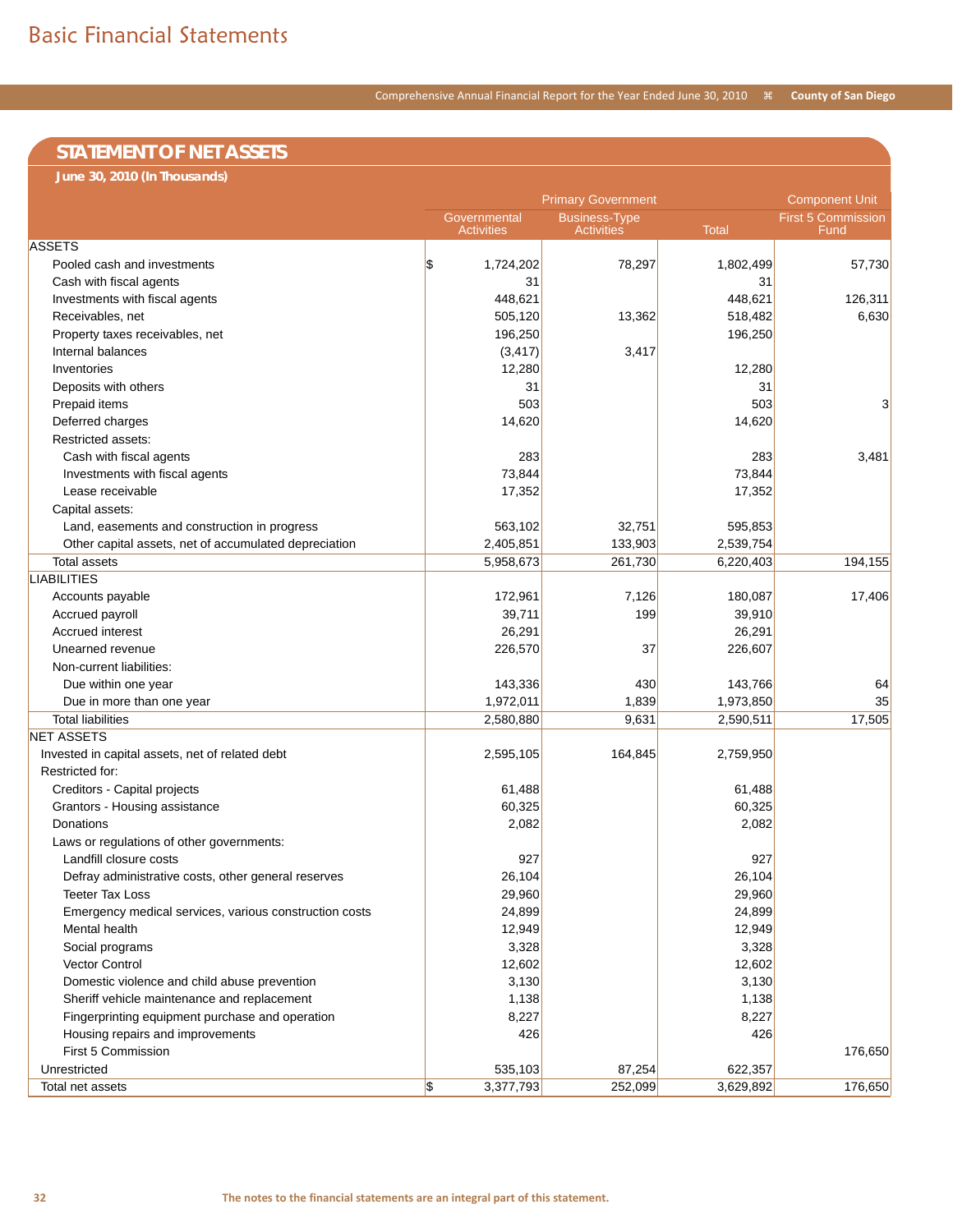# **STATEMENT OF ACTIVITIES**

**For the year ended June 30, 2010 (In Thousands)**

|                                 |          |                 | <b>Program Revenues</b>               |                                                        |                                                      |                                   | Net (Expense) Revenue and Changes in Net Assets      |                   |                               |
|---------------------------------|----------|-----------------|---------------------------------------|--------------------------------------------------------|------------------------------------------------------|-----------------------------------|------------------------------------------------------|-------------------|-------------------------------|
|                                 |          |                 |                                       |                                                        | <b>Primary Government</b>                            |                                   |                                                      | Component<br>Únit |                               |
| Functions/Programs:             |          | <b>Expenses</b> | <b>Charges for</b><br><b>Services</b> | Operating<br><b>Grants and</b><br><b>Contributions</b> | <b>Capital Grants</b><br>and<br><b>Contributions</b> | Governmental<br><b>Activities</b> | <b>Business-</b><br><b>Type</b><br><b>Activities</b> | <b>Total</b>      | First 5<br>Commission<br>Fund |
| <b>Governmental Activities:</b> |          |                 |                                       |                                                        |                                                      |                                   |                                                      |                   |                               |
| General government              | <b>S</b> | 304,305         | 90,503                                | 49,739                                                 | 12,282                                               | (151, 781)                        |                                                      | (151, 781)        |                               |
| Public protection               |          | 1,091,910       | 204,405                               | 392,342                                                | 257                                                  | (494, 906)                        |                                                      | (494,906)         |                               |
| Public ways and facilities      |          | 131,982         | 17,899                                | 116,429                                                | 20,707                                               | 23,053                            |                                                      | 23,053            |                               |
| Health and sanitation           |          | 681,448         | 110,081                               | 471,523                                                |                                                      | (99, 844)                         |                                                      | (99, 844)         |                               |
| Public assistance               |          | 1,171,603       | 14,271                                | 1,159,686                                              |                                                      | 2,354                             |                                                      | 2,354             |                               |
| Education                       |          | 39,165          | 1,068                                 | 2,362                                                  |                                                      | (35, 735)                         |                                                      | (35, 735)         |                               |
| Recreation and cultural         |          | 33,629          | 7,142                                 | 510                                                    |                                                      | (25, 977)                         |                                                      | (25, 977)         |                               |
| Interest expense                |          | 111,942         |                                       |                                                        |                                                      | (111, 942)                        |                                                      | (111, 942)        |                               |
| Total governmental activities   |          | 3,565,984       | 445,369                               | 2,192,591                                              | 33,246                                               | (894, 778)                        |                                                      | (894, 778)        |                               |
| Business-type activities:       |          |                 |                                       |                                                        |                                                      |                                   |                                                      |                   |                               |
| Airport                         |          | 12,389          | 9,299                                 | 15,330                                                 |                                                      |                                   | 12,240                                               | 12,240            |                               |
| <b>Sanitation Districts</b>     |          | 18,831          | 19,823                                |                                                        |                                                      |                                   | 992                                                  | 992               |                               |
| Wastewater Management           |          | 5,523           | 6,616                                 |                                                        |                                                      |                                   | 1,093                                                | 1,093             |                               |
| Total business-type activities  |          | 36,743          | 35,738                                | 15,330                                                 |                                                      |                                   | 14,325                                               | 14,325            |                               |
| Total primary government        |          | 3,602,727       | 481,107                               | 2,207,921                                              | 33,246                                               | (894, 778)                        | 14,325                                               | (880, 453)        |                               |
| Component Unit:                 |          |                 |                                       |                                                        |                                                      |                                   |                                                      |                   |                               |
| First 5 Commission              | l\$      | 59,178          |                                       | 37,062                                                 |                                                      |                                   |                                                      |                   | (22, 116)                     |

 **Continued**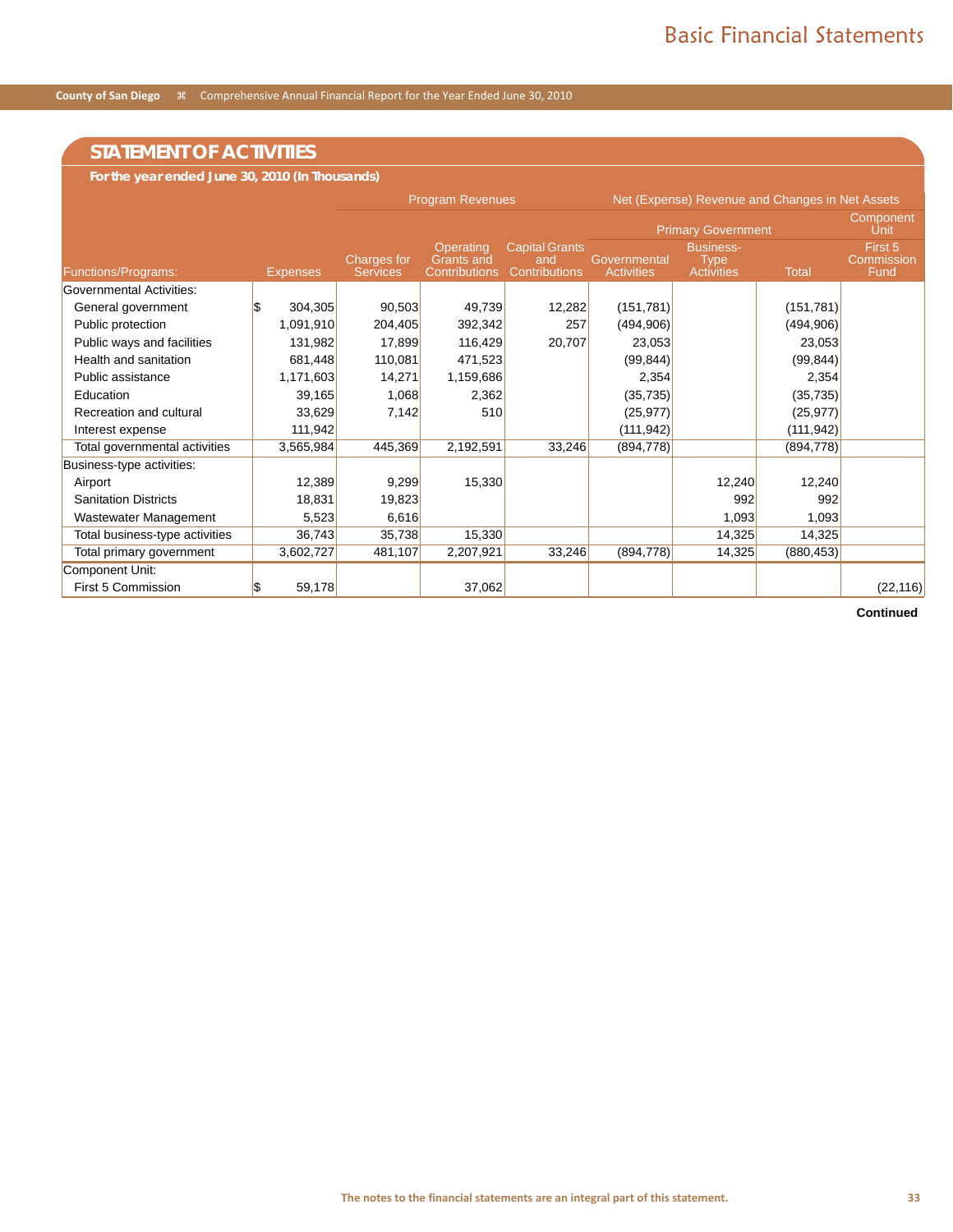# **STATEMENT OF ACTIVITIES**

**For the year ended June 30, 2010 (In Thousands)**

|                                                | Net (Expense) Revenue and Changes in Net Assets |                                           |              |                                   |  |  |
|------------------------------------------------|-------------------------------------------------|-------------------------------------------|--------------|-----------------------------------|--|--|
|                                                |                                                 | <b>Component Unit</b>                     |              |                                   |  |  |
| (Continued)                                    | Governmental<br><b>Activities</b>               | <b>Business-Type</b><br><b>Activities</b> | <b>Total</b> | <b>First 5 Commission</b><br>Fund |  |  |
| Changes in net assets:                         |                                                 |                                           |              |                                   |  |  |
| Net (expense) revenue                          | (894, 778)<br>S                                 | 14,325                                    | (880, 453)   | (22, 116)                         |  |  |
| General revenues                               |                                                 |                                           |              |                                   |  |  |
| Taxes:                                         |                                                 |                                           |              |                                   |  |  |
| Property taxes                                 | 593,553                                         |                                           | 593,553      |                                   |  |  |
| Other taxes                                    | 15,991                                          |                                           | 15,991       |                                   |  |  |
| Property taxes in lieu of vehicle license fees | 308,842                                         |                                           | 308,842      |                                   |  |  |
| Sales and use taxes                            | 20,576                                          |                                           | 20,576       |                                   |  |  |
| Total general tax revenues                     | 938,962                                         |                                           | 938,962      |                                   |  |  |
| Investment income                              | 30,941                                          | 1,046                                     | 31,987       | 3,965                             |  |  |
| Other                                          | 85,693                                          | 18                                        | 85,711       |                                   |  |  |
| Total general revenues                         | 1,055,596                                       | 1,064                                     | 1,056,660    | 3,965                             |  |  |
| <b>Transfers</b>                               | 345                                             | (345)                                     |              |                                   |  |  |
| Total general revenues and transfers           | 1,055,941                                       | 719                                       | 1,056,660    | 3,965                             |  |  |
| Change in net assets                           | 161,163                                         | 15,044                                    | 176,207      | (18, 151)                         |  |  |
| Net assets at beginning of year                | 3,216,630                                       | 237,055                                   | 3,453,685    | 194,801                           |  |  |
| Net assets at end of year                      | \$<br>3,377,793                                 | 252,099                                   | 3,629,892    | 176,650                           |  |  |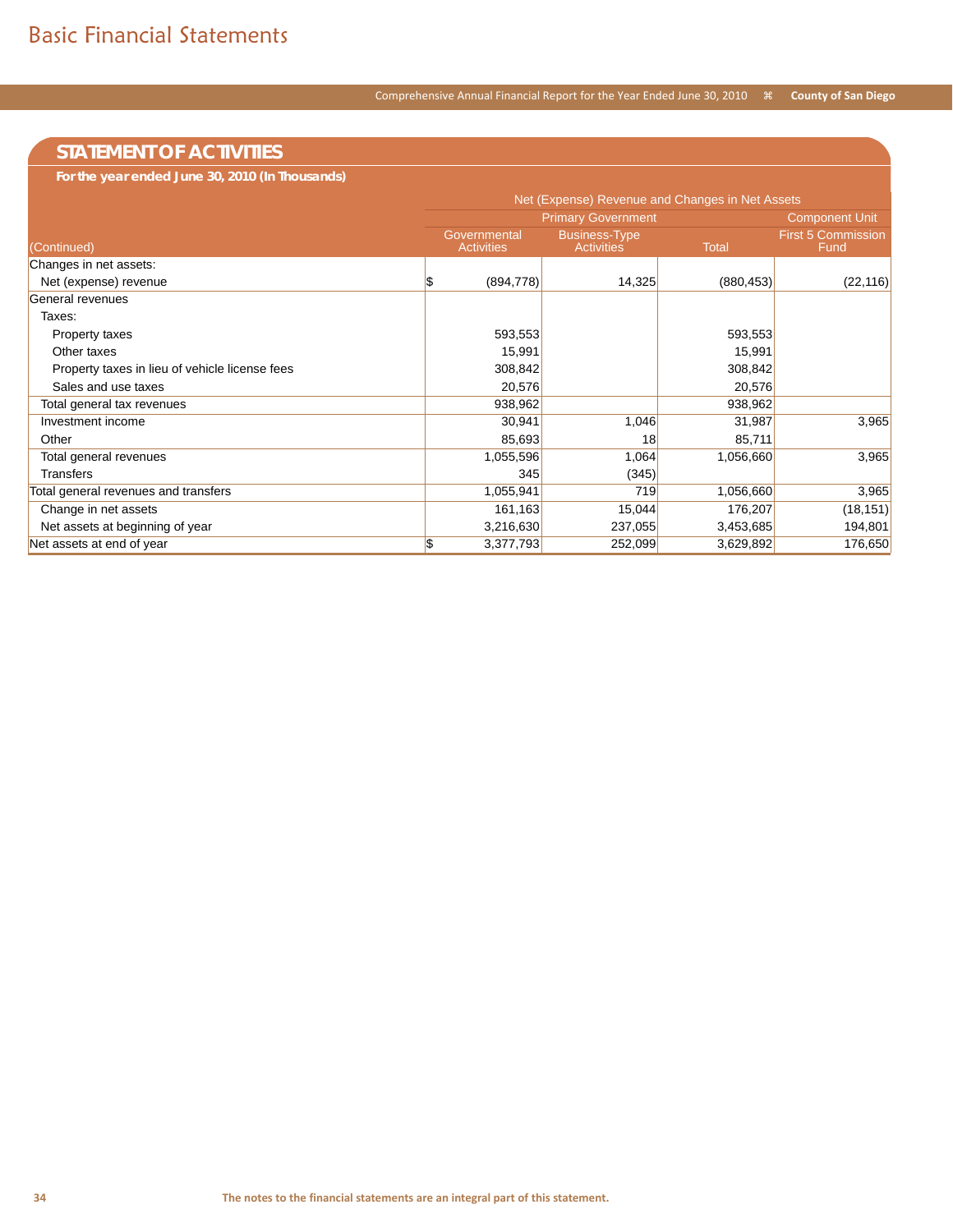### **BALANCE SHEET GOVERNMENTAL FUNDS**

**June 30, 2010 (In Thousands)**

|                                                                      | <b>General Fund</b>                    | <b>Public Safety</b><br>Fund | <b>Tobacco</b><br><b>Endowment</b><br><b>Eund</b> | Other<br>Governmental Governmental<br>Funds | <b>Total</b><br><b>Funds</b> |
|----------------------------------------------------------------------|----------------------------------------|------------------------------|---------------------------------------------------|---------------------------------------------|------------------------------|
| <b>ASSETS</b>                                                        |                                        |                              |                                                   |                                             |                              |
| Pooled cash and investments                                          | $\boldsymbol{\mathsf{s}}$<br>1,121,752 | 18,315                       | 2,530                                             | 402,237                                     | 1,544,834                    |
| Cash with fiscal agents                                              |                                        | 31                           |                                                   |                                             | 31                           |
| Investments with fiscal agents                                       |                                        | 2                            | 408,027                                           | 40,592                                      | 448,621                      |
| Receivables, net                                                     | 338,969                                | 33,423                       | 5,032                                             | 125,641                                     | 503,065                      |
| Property taxes receivables, net                                      | 195,499                                |                              |                                                   | 751                                         | 196,250                      |
| Due from other funds                                                 | 67,382                                 |                              |                                                   | 11,971                                      | 79,353                       |
| Inventories                                                          | 9,418                                  |                              |                                                   | 1,512                                       | 10,930                       |
| Deposits with others                                                 |                                        |                              |                                                   | 31                                          | 31                           |
| Prepaid items                                                        |                                        | 62                           |                                                   | 441                                         | 503                          |
| Restricted assets:                                                   |                                        |                              |                                                   |                                             |                              |
| Cash with fiscal agents                                              | 146                                    |                              |                                                   | 137                                         | 283                          |
| Investments with fiscal agents                                       |                                        |                              |                                                   | 73,844                                      | 73,844                       |
| Lease receivable                                                     | 8,454                                  |                              |                                                   | 8,898                                       | 17,352                       |
| <b>Total assets</b>                                                  | 1,741,715                              | 51,738                       | 415,589                                           | 666,055                                     | 2,875,097                    |
| LIABILITIES AND FUND BALANCES                                        |                                        |                              |                                                   |                                             |                              |
| Liabilities                                                          |                                        |                              |                                                   |                                             |                              |
| Accounts payable                                                     | 96,014                                 |                              |                                                   | 39,516                                      | 135,530                      |
| Accrued payroll                                                      | 36,576                                 |                              |                                                   | 2,168                                       | 38,744                       |
| Due to other funds                                                   | 36,888                                 | 46,939                       | 3,314                                             | 21,633                                      | 108,774                      |
| Deferred revenues                                                    | 130,190                                |                              |                                                   | 44,527                                      | 174,717                      |
| Unearned revenue                                                     | 221,939                                |                              |                                                   | 3,990                                       | 225,929                      |
| <b>Total liabilities</b>                                             | 521,607                                | 46,939                       | 3,314                                             | 111,834                                     | 683,694                      |
| <b>FUND BALANCES</b>                                                 |                                        |                              |                                                   |                                             |                              |
| Reserved fund balance:                                               |                                        |                              |                                                   |                                             |                              |
| Reserved for loans, due from other funds and prepaids                | 6,765                                  |                              |                                                   | 58,349                                      | 65,114                       |
| Reserved for deposits with others                                    |                                        |                              |                                                   | 19                                          | 19                           |
| Reserved for landfill closure costs                                  | 927                                    |                              |                                                   |                                             | 927                          |
| Reserved for inventories                                             | 9,418                                  |                              |                                                   | 1,512                                       | 10,930                       |
| Reserved for debt service                                            |                                        |                              |                                                   | 78,839                                      | 78,839                       |
| Reserved for housing repairs and improvements                        |                                        |                              |                                                   | 426                                         | 426                          |
| Reserved for other purposes                                          | 145,147                                |                              |                                                   | 36,755                                      | 181,902                      |
| Unreserved:                                                          |                                        |                              |                                                   |                                             |                              |
| Designated for encumbrances                                          | 267,340                                | 3,606                        |                                                   |                                             | 270,946                      |
| Designated for economic uncertainty                                  | 100,000                                |                              |                                                   |                                             | 100,000                      |
| Designated for realignment health, mental health and social services | 73,729                                 |                              |                                                   |                                             | 73,729                       |
| Designated for unforeseen catastrophic events                        | 55,500                                 |                              |                                                   |                                             | 55,500                       |
| Designated for subsequent years' expenditures                        | 66,815                                 |                              |                                                   |                                             | 66,815                       |
| Designated for landfill postclosure and landfill closure costs       | 852                                    |                              |                                                   |                                             | 852                          |
| Undesignated                                                         | 493,615                                | 1,193                        | 412,275                                           |                                             | 907,083                      |
| Unreserved, reported in nonmajor:                                    |                                        |                              |                                                   |                                             |                              |
| Special Revenue Funds                                                |                                        |                              |                                                   |                                             |                              |
| Designated for encumbrances                                          |                                        |                              |                                                   | 24,881                                      | 24,881                       |
| Designated for subsequent years' expenditures                        |                                        |                              |                                                   | 31,095                                      | 31,095                       |
| Designated for landfill postclosure and landfill closure costs       |                                        |                              |                                                   | 60,972                                      | 60,972                       |
| Undesignated                                                         |                                        |                              |                                                   |                                             |                              |
|                                                                      |                                        |                              |                                                   | 171,447                                     | 171,447                      |
| <b>Capital Projects Funds</b>                                        |                                        |                              |                                                   |                                             |                              |
| Undesignated<br>Total fund balances                                  |                                        |                              |                                                   | 89,926                                      | 89,926                       |
|                                                                      | 1,220,108                              | 4,799                        | 412,275                                           | 554,221                                     | 2,191,403                    |
| Total liabilities and fund balances                                  | S)<br>1,741,715                        | 51,738                       | 415,589                                           | 666,055                                     | 2,875,097                    |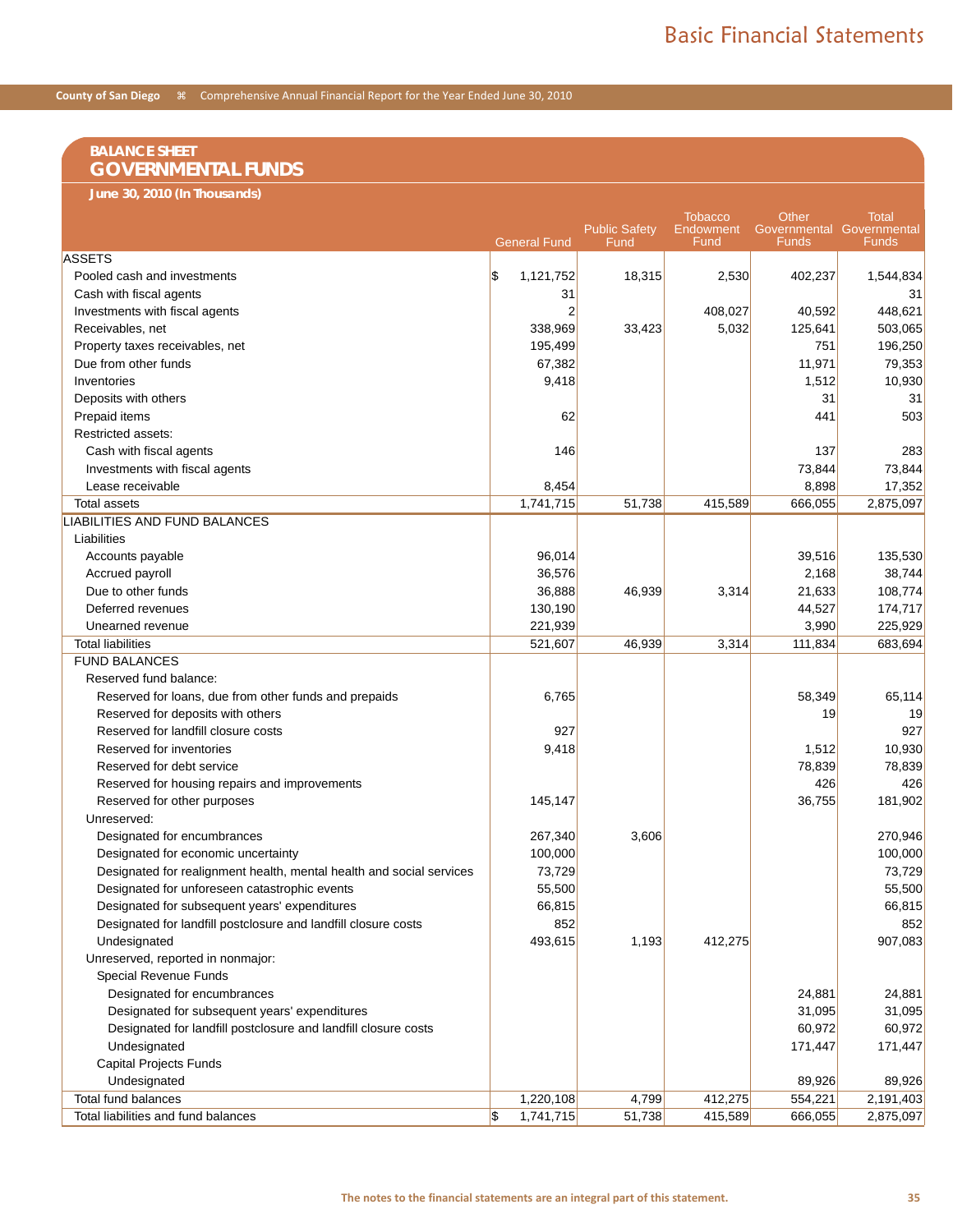| RECONCILIATION OF THE GOVERNMENTAL FUNDS BALANCE SHEET TO THE GOVERNMENT-WIDE<br><b>STATEMENT OF NET ASSETS</b><br>June 30, 2010<br>(In Thousands)                                                                                                                                                                                                                                                                                                                                                                                                                                                                                        |                 |
|-------------------------------------------------------------------------------------------------------------------------------------------------------------------------------------------------------------------------------------------------------------------------------------------------------------------------------------------------------------------------------------------------------------------------------------------------------------------------------------------------------------------------------------------------------------------------------------------------------------------------------------------|-----------------|
|                                                                                                                                                                                                                                                                                                                                                                                                                                                                                                                                                                                                                                           |                 |
| Total fund balances - governmental funds.                                                                                                                                                                                                                                                                                                                                                                                                                                                                                                                                                                                                 | \$<br>2,191,403 |
| Capital assets used in governmental activities (excluding internal service funds) are not current financial resources and, therefore, are<br>not reported in the balance sheet. This amount represents capital assets net of accumulated depreciation.                                                                                                                                                                                                                                                                                                                                                                                    | 2,901,048       |
|                                                                                                                                                                                                                                                                                                                                                                                                                                                                                                                                                                                                                                           |                 |
| Unamortized issuance costs - bonds, notes and loans payable deferred charges (to be amortized over the life of the debt).                                                                                                                                                                                                                                                                                                                                                                                                                                                                                                                 | 14,620          |
| Accrued interest on long-term debt.                                                                                                                                                                                                                                                                                                                                                                                                                                                                                                                                                                                                       | (26, 287)       |
| Other long-term assets are not available to pay for current period expenditures and, therefore, are deferred in the funds and recognized<br>as revenue in the statement of activities.                                                                                                                                                                                                                                                                                                                                                                                                                                                    | 174,717         |
| Long-term liabilities, including bonds, notes, and loans payable, are not due and payable in the current period and, therefore, are not<br>reported in the balance sheet.                                                                                                                                                                                                                                                                                                                                                                                                                                                                 | (1,990,073)     |
| Internal service funds are used by management to charge the costs of information technology, vehicle operations and maintenance,<br>employee benefits, public liability, road and communications services, materials and supplies (purchasing), and facilities services to<br>individual funds; loans for start-up services for new and existing county service districts; and the financing of clothing and personal<br>sundry items for persons institutionalized at various county facilities. The assets and liabilities of the internal service funds are included in<br>the governmental activities in the statement of net assets. | 112,365         |
| Net assets of governmental activities                                                                                                                                                                                                                                                                                                                                                                                                                                                                                                                                                                                                     | \$<br>3,377,793 |

Comprehensive Annual Financial Report for the Year Ended June 30, 2010 **County of San Diego**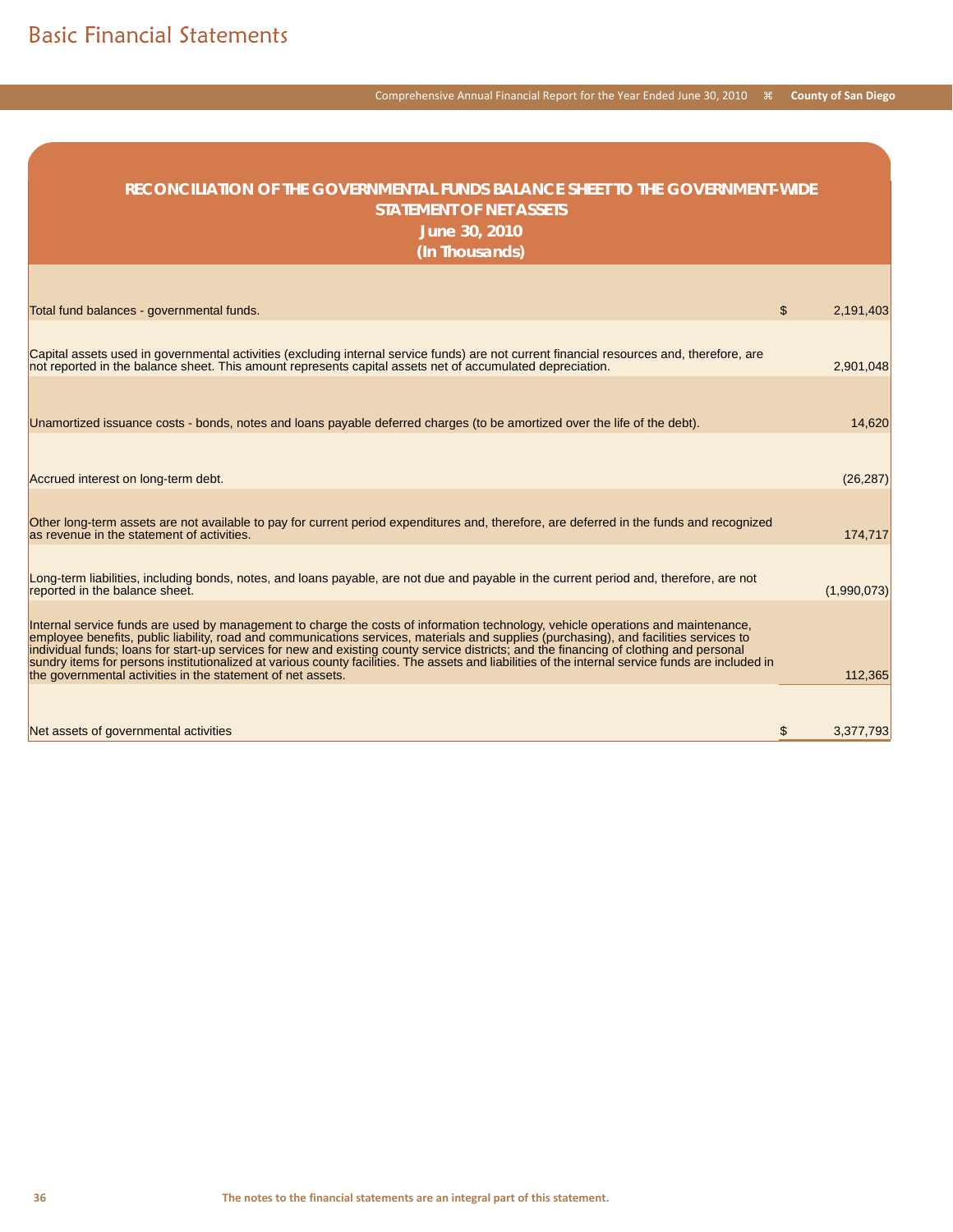### **STATEMENT OF REVENUES, EXPENDITURES, AND CHANGES IN FUND BALANCES GOVERNMENTAL FUNDS**

**For the Year Ended June 30, 2010 (In Thousands)**

|                                              | <b>General Fund</b>                    | <b>Public Safety Fund</b> | <b>Tobacco</b><br><b>Endowment Fund</b> | <b>Other Governmental Total Governmental</b><br>Funds | Funds      |
|----------------------------------------------|----------------------------------------|---------------------------|-----------------------------------------|-------------------------------------------------------|------------|
| Revenues:                                    |                                        |                           |                                         |                                                       |            |
| Taxes                                        | $\overline{\mathcal{S}}$<br>904,515    |                           |                                         | 41,809                                                | 946,324    |
| Licenses, permits and franchise fees         | 40,967                                 |                           |                                         | 6,611                                                 | 47,578     |
| Fines, forfeitures and penalties             | 53,996                                 |                           |                                         | 3,873                                                 | 57,869     |
| Revenue from use of money and property       | 23,171                                 |                           | 9,470                                   | 13,459                                                | 46,100     |
| Aid from other governmental agencies:        |                                        |                           |                                         |                                                       |            |
| <b>State</b>                                 | 814,553                                | 189,376                   |                                         | 132,827                                               | 1,136,756  |
| Federal                                      | 824,821                                |                           |                                         | 138,464                                               | 963,285    |
| Other                                        | 91,478                                 |                           |                                         | 11,230                                                | 102,708    |
| Charges for current services                 | 277,252                                |                           |                                         | 41,031                                                | 318,283    |
| Other revenue                                | 33,757                                 |                           |                                         | 47,462                                                | 81,219     |
| <b>Total revenues</b>                        | 3,064,510                              | 189,376                   | 9,470                                   | 436,766                                               | 3,700,122  |
| Expenditures:                                |                                        |                           |                                         |                                                       |            |
| Current:                                     |                                        |                           |                                         |                                                       |            |
| General government                           | 197,124                                |                           |                                         | 8,332                                                 | 205,456    |
| Public protection                            | 1,055,315                              |                           |                                         | 8,575                                                 | 1,063,890  |
| Public ways and facilities                   | 10,063                                 |                           |                                         | 56,330                                                | 66,393     |
| Health and sanitation                        | 635,148                                |                           |                                         | 40,108                                                | 675,256    |
| Public assistance                            | 1,034,340                              |                           |                                         | 134,947                                               | 1,169,287  |
| Education                                    | 906                                    |                           |                                         | 36,516                                                | 37,422     |
| Recreation and cultural                      | 28,102                                 |                           |                                         | 1,880                                                 | 29,982     |
| Capital outlay                               | 27,184                                 |                           |                                         | 178,328                                               | 205,512    |
| Debt service:                                |                                        |                           |                                         |                                                       |            |
| Principal                                    | 28,777                                 |                           |                                         | 140,282                                               | 169,059    |
| Interest and fiscal charges                  | 17,025                                 |                           |                                         | 84,011                                                | 101,036    |
| Bond issuance costs                          |                                        |                           |                                         | 739                                                   | 739        |
| Payment to refunded bond escrow agent        | 4,436                                  |                           |                                         | 10,941                                                | 15,377     |
| <b>Total expenditures</b>                    | 3,038,420                              |                           |                                         | 700,989                                               | 3,739,409  |
| Excess (deficiency) of revenues over (under) |                                        |                           |                                         |                                                       |            |
| expenditures                                 | 26,090                                 | 189,376                   | 9,470                                   | (264, 223)                                            | (39, 287)  |
| Other financing sources (uses):              |                                        |                           |                                         |                                                       |            |
| Sale of capital assets                       | 338                                    |                           |                                         | 27                                                    | 365        |
| Issuance of bonds and loans:                 |                                        |                           |                                         |                                                       |            |
| Premium on issuance of refunding bonds       |                                        |                           |                                         | 7,803                                                 | 7,803      |
| Refunding bonds issued                       |                                        |                           |                                         | 80,940                                                | 80,940     |
| Payment to escrow agent/refunded bond        |                                        |                           |                                         | (83, 173)                                             | (83, 173)  |
| Transfers in                                 | 226,039                                |                           |                                         | 225,979                                               | 452,018    |
| <b>Transfers out</b>                         | (223, 042)                             | (188, 226)                | (24, 200)                               | (22, 215)                                             | (457, 683) |
| Total other financing sources (uses)         | 3,335                                  | (188, 226)                | (24, 200)                               | 209,361                                               | 270        |
| Net change in fund balances                  | 29,425                                 | 1,150                     | (14, 730)                               | (54, 862)                                             | (39,017)   |
| Fund balances at beginning of year           | 1,190,038                              | 3,649                     | 427,005                                 | 609,177                                               | 2,229,869  |
| Increase (decrease) in                       |                                        |                           |                                         |                                                       |            |
| Reserve for inventories                      | 645                                    |                           |                                         | (94)                                                  | 551        |
| Fund balances at end of year                 | $\boldsymbol{\mathsf{s}}$<br>1,220,108 | 4,799                     | 412,275                                 | 554,221                                               | 2.191.403  |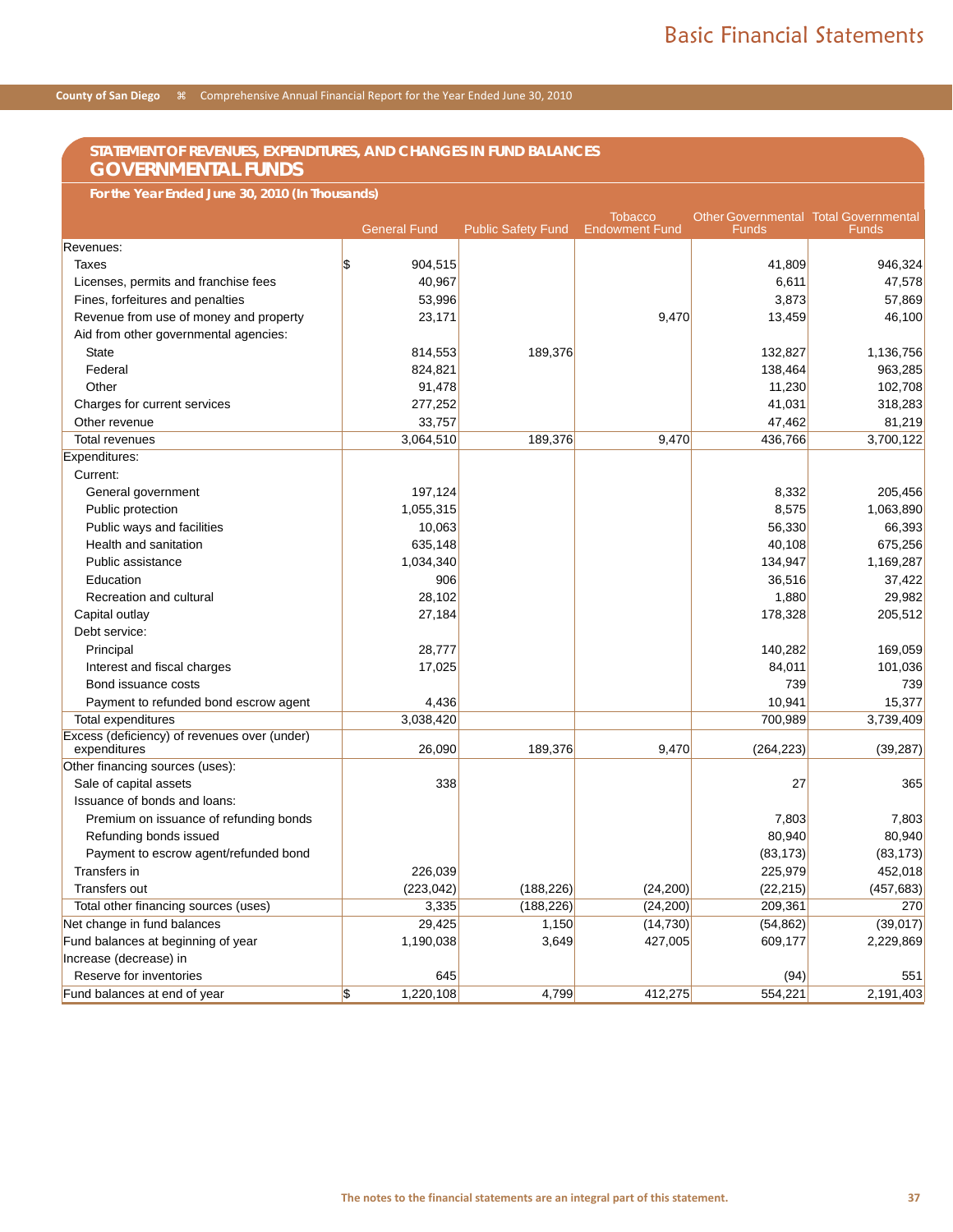| RECONCILIATION OF THE STATEMENT OF REVENUES, EXPENDITURES, AND CHANGES IN FUND BALANCES OF<br><b>GOVERNMENTAL FUNDS</b><br>TO THE STATEMENT OF ACTIVITIES<br>For the Year Ended June 30, 2010<br>(In Thousands)                                                                                                                                                                                                                                                                                                                       |                           |           |
|---------------------------------------------------------------------------------------------------------------------------------------------------------------------------------------------------------------------------------------------------------------------------------------------------------------------------------------------------------------------------------------------------------------------------------------------------------------------------------------------------------------------------------------|---------------------------|-----------|
|                                                                                                                                                                                                                                                                                                                                                                                                                                                                                                                                       |                           |           |
| Net change in fund balances - total governmental funds                                                                                                                                                                                                                                                                                                                                                                                                                                                                                | $\boldsymbol{\mathsf{S}}$ | (39,017)  |
| Governmental funds accrue property tax revenue which is deemed collectible within 60 days. However, for the statement of activities the<br>total amount estimated to ultimately be collected is accrued.                                                                                                                                                                                                                                                                                                                              |                           | (7, 362)  |
| Revenues that do not provide current financial resources are not reported as revenues in the funds (deferred revenue) but are<br>recognized as revenue in the statement of activities.                                                                                                                                                                                                                                                                                                                                                |                           | (7, 216)  |
| Adjustment to reserve for inventories.                                                                                                                                                                                                                                                                                                                                                                                                                                                                                                |                           | 551       |
| Change in accounting estimate for closure and postclosure costs - (public protection function) - San Marcos Landfill.                                                                                                                                                                                                                                                                                                                                                                                                                 |                           | 376       |
| Governmental funds report capital outlays as expenditures. However, in the statement of activities the cost of those assets is allocated<br>over their estimated useful lives and reported as depreciation expense.                                                                                                                                                                                                                                                                                                                   |                           | 103,872   |
| The net effect of various miscellaneous transactions involving capital assets (i.e., sales, trade-ins, and donations) is to decrease net<br>assets.                                                                                                                                                                                                                                                                                                                                                                                   |                           | (68, 690) |
| The issuance of long-term debt (e.g. bonds, notes, and loans) provides current financial resources to governmental funds, while the<br>repayment of the principal of long-term debt consumes the current financial resources of governmental funds. Neither transaction,<br>however, has any effect on net assets. Also, governmental funds report the effect of issuance costs, premiums, discounts and similar<br>items when debt is first issued, whereas these amounts are deferred and amortized in the statement of activities. |                           | 182,133   |
| Some expenses reported in the statement of activities do not require the use of current financial resources and therefore are not reported<br>as expenditures in governmental funds.                                                                                                                                                                                                                                                                                                                                                  |                           | (14, 032) |
| Internal service funds are used by management to charge the costs of centralized services to individual funds. The net revenue (or<br>expense) of internal service funds is reported within governmental activities.                                                                                                                                                                                                                                                                                                                  |                           | 10,548    |
| Change in net assets - governmental activities                                                                                                                                                                                                                                                                                                                                                                                                                                                                                        | \$                        | 161,163   |

Comprehensive Annual Financial Report for the Year Ended June 30, 2010 **County of San Diego**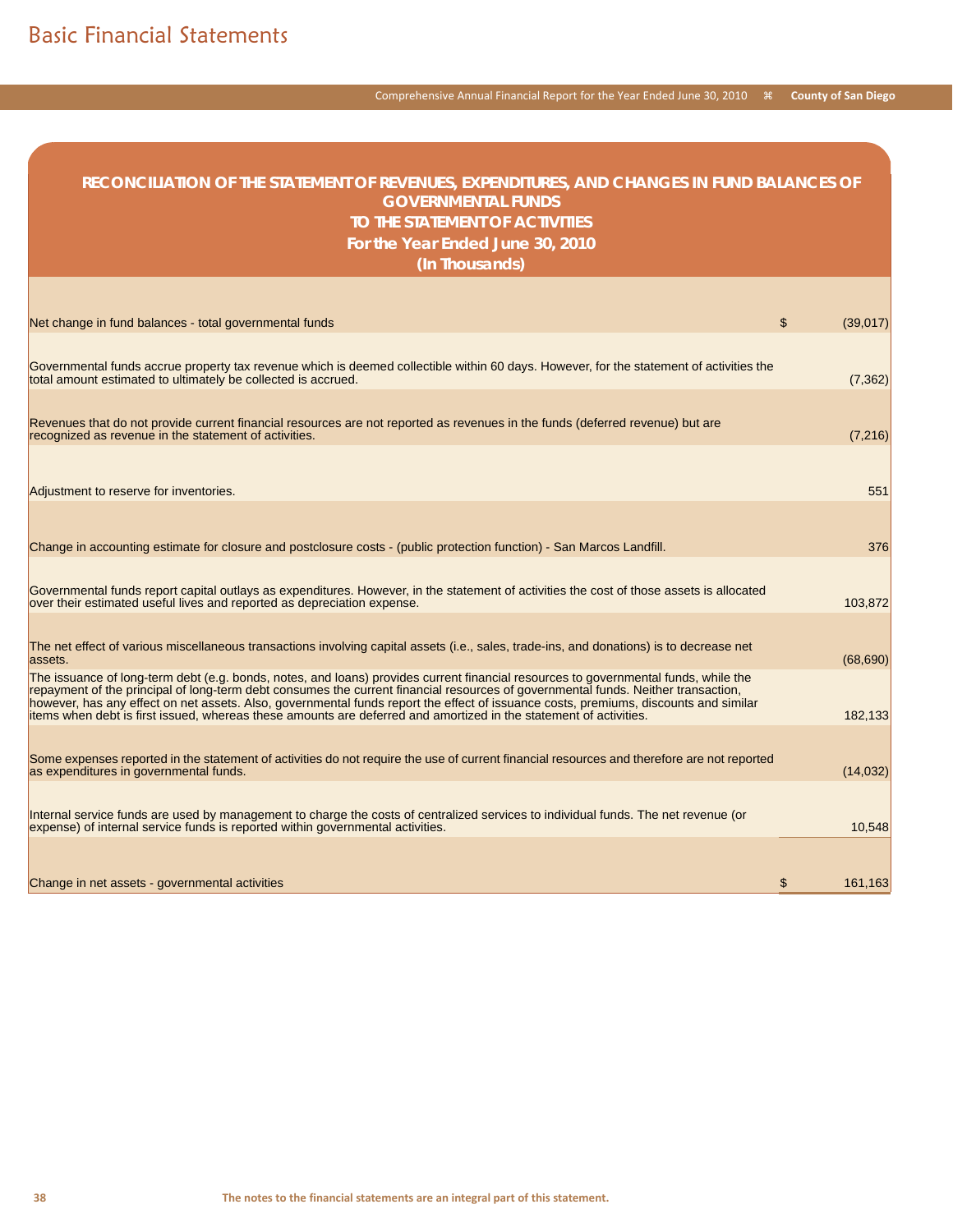| 'STATEMENT OF NET ASSETS |
|--------------------------|
| <b>PROPRIETARY FUNDS</b> |

| June 30, 2010 (In thousands)                             |                                           |                                         |
|----------------------------------------------------------|-------------------------------------------|-----------------------------------------|
|                                                          | <b>Business-Type</b><br><b>Activities</b> | Governmental<br><b>Activities</b>       |
|                                                          | <b>Enterprise Funds</b>                   | <b>Internal Service</b><br><b>Funds</b> |
| <b>ASSETS</b>                                            |                                           |                                         |
| Current assets:                                          |                                           |                                         |
| Pooled cash and investments                              | \$<br>78,297                              | 179,368                                 |
| Receivables, net                                         | 13,362                                    | 2,055                                   |
| Due from other funds                                     | 266                                       | 31,337                                  |
| Inventories                                              |                                           | 1,350                                   |
| Total current assets                                     | 91,925                                    | 214,110                                 |
| Noncurrent assets:                                       |                                           |                                         |
| Due from other funds                                     | 3,363                                     | 98                                      |
| Capital assets:                                          |                                           |                                         |
| Land                                                     | 11,565                                    |                                         |
| Construction in progress                                 | 21,186                                    | 341                                     |
| Buildings and improvements                               | 102,874                                   |                                         |
| Equipment                                                | 1,307                                     | 127,324                                 |
| Software                                                 |                                           | 66,697                                  |
| Road network                                             | 6,362                                     |                                         |
| Sewer network                                            | 85,632                                    |                                         |
| Accumulated depreciation                                 | (62, 272)                                 | (126, 457)                              |
| Total noncurrent assets                                  | 170,017                                   | 68,003                                  |
| <b>Total assets</b>                                      | 261,942                                   | 282,113                                 |
| <b>LIABILITIES</b>                                       |                                           |                                         |
| <b>Current liabilities:</b>                              |                                           |                                         |
| Accounts payable                                         | 7,126                                     | 37,431                                  |
| Accrued payroll                                          | 199                                       | 967                                     |
| Accrued interest                                         |                                           | 4                                       |
| Due to other funds                                       | 703                                       | 4,940                                   |
| Unearned revenue                                         | 37                                        | 641                                     |
|                                                          | 242                                       | 698                                     |
| Bonds and loans payable                                  |                                           | 28                                      |
| Capital lease payable                                    |                                           |                                         |
| Compensated absences                                     | 188                                       | 900<br>32,066                           |
| Claims and judgments<br><b>Total current liabilities</b> | 8,495                                     |                                         |
| Noncurrent liabilities:                                  |                                           | 77,675                                  |
|                                                          |                                           |                                         |
| Bonds and loans payable                                  | 1,567                                     | 4,035                                   |
| Capital lease payable                                    |                                           | 214                                     |
| Compensated absences                                     | 272                                       | 1,300                                   |
| Claims and judgments                                     |                                           | 86,033                                  |
| Total noncurrent liabilities                             | 1,839                                     | 91,582                                  |
| <b>Total liabilities</b>                                 | 10,334                                    | 169,257                                 |
| <b>NET ASSETS</b>                                        |                                           |                                         |
| Invested in capital assets, net of related debt          | 164,845                                   | 67,663                                  |
| Unrestricted net assets                                  | 86,763                                    | 45,193                                  |
| Total net assets                                         | $\overline{\mathcal{F}}$<br>251,608       | 112,856                                 |

| Reconciliation between net assets - enterprise funds and net assets of business-type activities as reported in the<br>government-wide statement of net assets |         |
|---------------------------------------------------------------------------------------------------------------------------------------------------------------|---------|
| Total net assets                                                                                                                                              | 251,608 |
| Adjustment to reflect the consolidation of internal service fund activities related to enterprise funds                                                       | 491     |
| Net assets of business-type activities                                                                                                                        | 252,099 |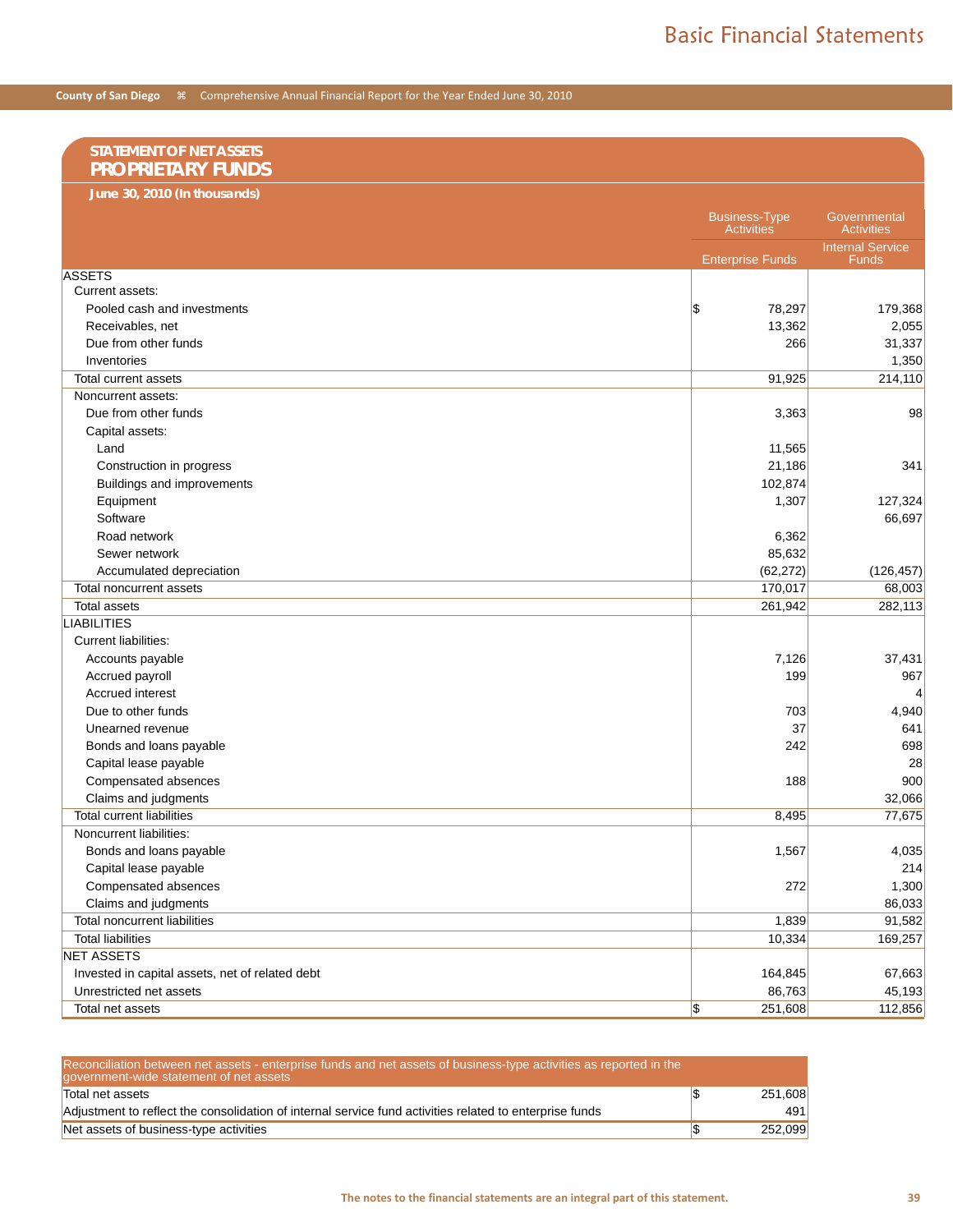#### **STATEMENT OF REVENUES, EXPENSES, AND CHANGES IN FUND NET ASSETS PROPRIETARY FUNDS For the Year Ended June 30, 2010 (In Thousands)** Business-Type Activities **Governmental Activities** Enterprise Funds Internal Service Funds Operating revenues: Charges for current services  $\sim$  35,738 316,559 Other revenue 18 4,162 Total operating revenues 35,756 320,721 Operating expenses: Salaries and employee benefits 6,766 33,526 Repairs and maintenance 37,622 Equipment rental and the state of the state of the state of the state of the state of the state of the state of the state of the state of the state of the state of the state of the state of the state of the state of the st Sewage processing 11,119 Contracted services and the services of the services of the services of the services of the services of the services of the services of the services of the services of the services of the services of the services of the se  $\blacksquare$ Depreciation 3,493  $\hspace{1.6cm}$  16,983  $\hspace{1.6cm}$  16,983  $\hspace{1.6cm}$  16,983  $\hspace{1.6cm}$  16,983  $\hspace{1.6cm}$  16,983  $\hspace{1.6cm}$  16,983  $\hspace{1.6cm}$  16,983  $\hspace{1.6cm}$  16,983  $\hspace{1.6cm}$  16,983  $\hspace{1.6cm}$  16,983  $\hspace{1$ Utilities 245 17,748 Cost of material 1,815 Claims and judgments 30,551 Fuel  $\,$  9 $\,$  9,577 $\,$ Other operating expenses 25,466 Total operating expenses 36,501 323,471 323,471 323,471 323,471 323,471 323,471 323,471 323,471 323,471 323,471 323,471 323,471 323,471 323,471 323,471 323,471 323,471 323,471 323,471 323,471 323,471 323,471 323,471 323,47 Operating income (loss) (2,750) (2,750) (2,750) Nonoperating revenues (expenses): Grants 15,330 5,166 Investment income 1,573 Interest expense (115) (144) Gain (loss) on disposal of assets (647) (647) Total nonoperating revenues (expenses) 6,948 Income (loss) before capital contributions and transfers 15,516  $3,198$ Capital contributions and the contributions of the contributions of the contributions of the contributions of the contributions of the contributions of the contributions of the contributions of the contributions of the con Transfers in 309 10,737 Transfers out (654) (4,727) Change in net assets 15,171 10,421 10,421 10,421 10,421 10,421 10,421 10,421 10,421 10,421 10,421 10,421 10,421 10,421 10,421 10,421 10,421 10,421 10,421 10,421 10,421 10,421 10,421 10,421 10,421 10,421 10,421 10,421 10,42 Net assets (deficits) at beginning of year 205,435 and 236,437 and 236,437 and 236,437 and 236,437 and 236,437 Net assets (deficits) at end of year  $\sim$  251,608 112,856

| Reconciliation between changes in net assets - enterprise funds and changes in net assets of business-type<br>activities as reported in the government-wide statement of activities |        |
|-------------------------------------------------------------------------------------------------------------------------------------------------------------------------------------|--------|
| Change in net assets                                                                                                                                                                | 15.171 |
| Adjustment to reflect the consolidation of internal service fund activities related to enterprise funds                                                                             | (127)  |
| Change in net assets of business-type activities                                                                                                                                    | 15,044 |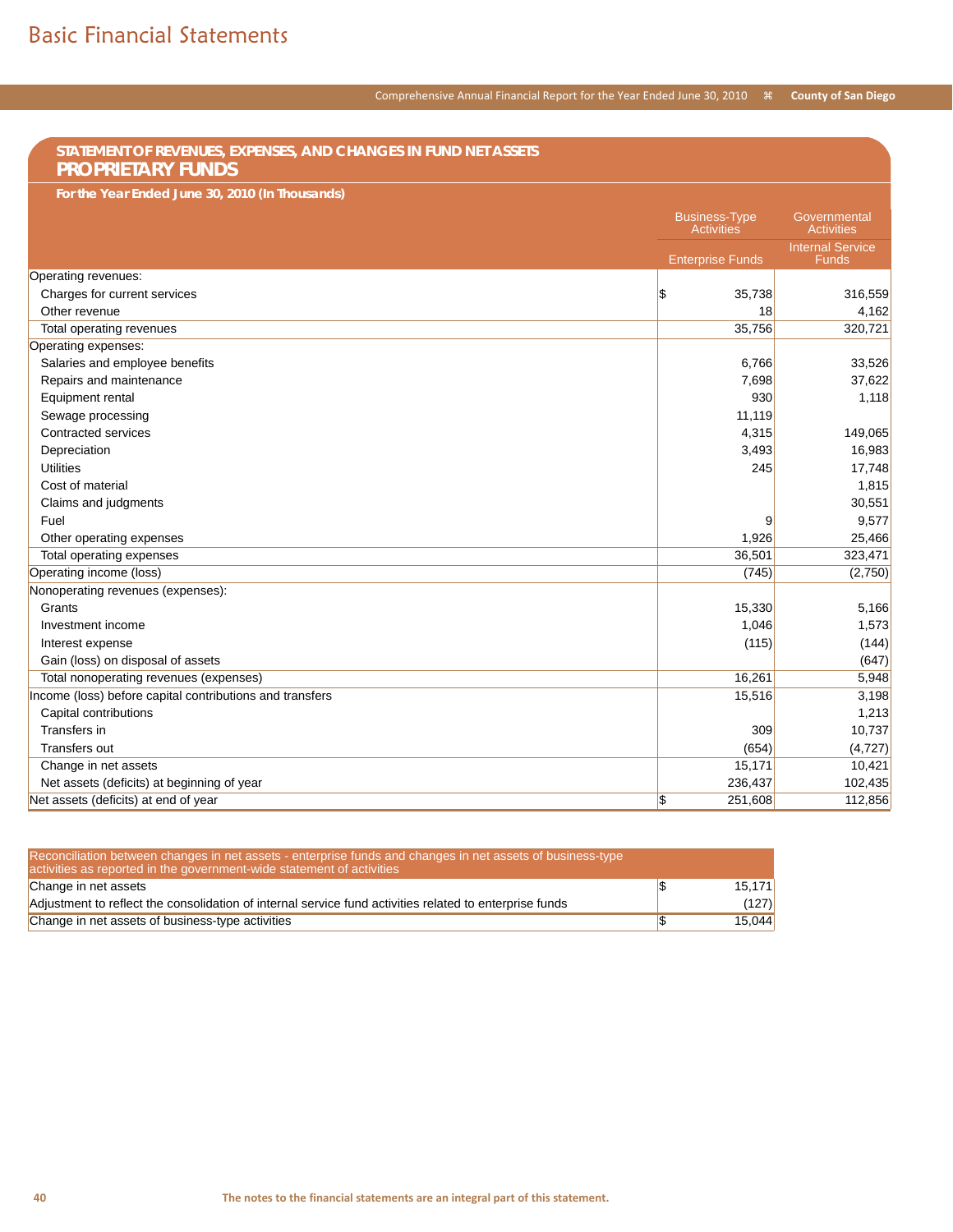| <b>STATEMENT OF CASH FLOWS</b><br><b>PROPRIETARY FUNDS</b>                                            |                                           |                                         |
|-------------------------------------------------------------------------------------------------------|-------------------------------------------|-----------------------------------------|
| For the Year Ended June 30, 2010 (In Thousands)                                                       |                                           |                                         |
|                                                                                                       | <b>Business-Type</b><br><b>Activities</b> | Governmental<br><b>Activities</b>       |
|                                                                                                       | <b>Enterprise Funds</b>                   | <b>Internal Service</b><br><b>Funds</b> |
| Cash flows from operating activities:                                                                 |                                           |                                         |
| Cash received from customers                                                                          | \$<br>29,789                              | 11,502                                  |
| Cash received from other funds                                                                        | 6,903                                     | 309,767                                 |
| Cash payments to suppliers                                                                            | (26, 704)                                 | (231, 270)                              |
| Cash payments to employees                                                                            | (6, 724)                                  | (33, 736)                               |
| Cash payments to other funds                                                                          | (1, 403)                                  | (14, 114)                               |
| Cash paid for judgments and claims                                                                    |                                           | (20, 980)                               |
| Net cash provided (used) by operating activities                                                      | 1,861                                     | 21,169                                  |
| Cash flows from noncapital financing activities:                                                      |                                           |                                         |
| Operating grants                                                                                      | 7,934                                     | 6,432                                   |
| Transfers from other funds                                                                            | 309                                       | 10,737                                  |
| Transfers to other funds                                                                              | (654)                                     | (4, 727)                                |
| Advances to other funds                                                                               |                                           | 107                                     |
| Principal paid on long-term debt                                                                      |                                           | (522)                                   |
| Interest paid on long-term debt                                                                       |                                           | (129)                                   |
| Proceeds from loans                                                                                   |                                           | 1,028                                   |
| Net cash provided (used) by non-capital financing activities                                          | 7,589                                     | 12,926                                  |
| Cash flows from capital and related financing activities:                                             |                                           |                                         |
| Capital contributions                                                                                 |                                           | 146                                     |
| Acquisition of capital assets                                                                         | (13, 267)                                 | (14, 613)                               |
| Proceeds from sale of assets                                                                          | 8                                         | 1,453                                   |
| Principal paid on long-term debt                                                                      | (229)                                     |                                         |
| Principal paid on capital lease                                                                       |                                           | (26)                                    |
| Interest paid on long-term debt                                                                       | (115)                                     |                                         |
| Interest paid on capital lease                                                                        |                                           | (14)                                    |
| Net cash provided (used) by capital and related financing activities                                  | (13,603)                                  | (13,054)                                |
| Cash flows from investing activities:                                                                 |                                           |                                         |
| Investment income                                                                                     | 1,174                                     | 1,756                                   |
| Net increase (decrease) in cash and cash equivalents                                                  | (2,979)                                   | 22,797                                  |
| Cash and cash equivalents - beginning of year                                                         | 81,276                                    | 156,571                                 |
| Cash and cash equivalents - end of year                                                               | 78,297                                    | 179,368                                 |
| Reconciliation of operating income (loss) to net cash provided (used) by operating activities:        |                                           |                                         |
| Operating income (loss)                                                                               | (745)                                     | (2,750)                                 |
| Adjustments to reconcile operating income (loss) to net cash provided (used) by operating activities: |                                           |                                         |
| Decrease (increase) in accounts receivables                                                           | 696                                       | 1,899                                   |
| Decrease (increase) in due from other funds                                                           | 229                                       | (4,809)                                 |
| Decrease (increase) in inventory                                                                      |                                           | 397                                     |
| Increase (decrease) in accounts payable                                                               | (1, 441)                                  | (352)                                   |
| Increase (decrease) in accrued payroll                                                                | 31                                        | 127                                     |
| Increase (decrease) in due to other funds                                                             | (423)                                     | 58                                      |
| Increase (decrease) in unearned revenue                                                               | 9                                         | 333                                     |
| Increase (decrease) in compensated absences                                                           | 12                                        | (288)                                   |
| Increase (decrease) in claims and judgments                                                           |                                           | 9,571                                   |
| Depreciation                                                                                          | 3,493                                     | 16,983                                  |
| Total adjustments                                                                                     | 2,606                                     | 23,919                                  |
| Net cash provided (used) by operating activities                                                      | 1,861                                     | 21,169                                  |
| Non-cash investing and capital financing activities:                                                  |                                           |                                         |
| Capital acquisitions included in accounts payable                                                     | 6,705                                     | 3,096                                   |
| Acquisition of capital leased asset                                                                   |                                           | 268                                     |
| Governmental contributions of capital assets                                                          | \$                                        | 1,067                                   |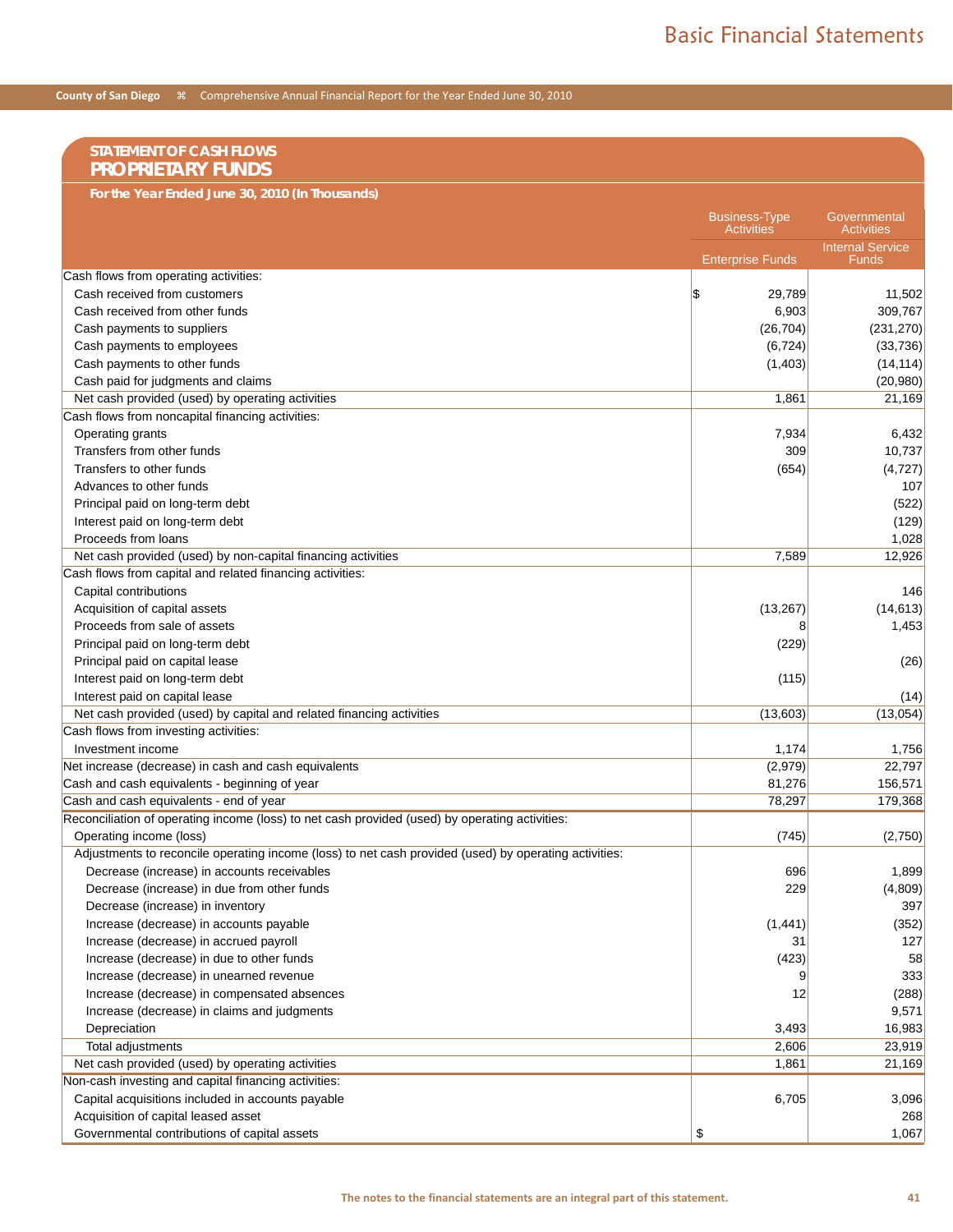### Comprehensive Annual Financial Report for the Year Ended June 30, 2010 **County of San Diego**

| STATEMENT OF FIDUCIARY NET ASSETS                |                                         |                     |
|--------------------------------------------------|-----------------------------------------|---------------------|
| <b>FIDUCIARY FUNDS</b>                           |                                         |                     |
| June 30, 2010 (In Thousands)                     |                                         |                     |
|                                                  |                                         |                     |
|                                                  | <b>Investment Trust</b><br><b>Funds</b> |                     |
| <b>ASSETS</b>                                    |                                         | <b>Agency Funds</b> |
|                                                  |                                         |                     |
| Pooled cash and investments                      | S.<br>2,982,687                         | 351,847             |
| Cash with fiscal agents                          |                                         | 1,685               |
| Investments with fiscal agents                   | 156,034                                 |                     |
| Receivables:                                     |                                         |                     |
| Accounts receivable                              |                                         | 282                 |
| Investment income receivable                     | 6,831                                   | 6,645               |
| <b>Total assets</b>                              | 3,145,552                               | 360,459             |
| <b>LIABILITIES</b>                               |                                         |                     |
| Accounts payable                                 |                                         | 23,151              |
| Warrants outstanding                             |                                         | 171,207             |
| Accrued payroll                                  |                                         | 38                  |
| Due to other governments                         |                                         | 166,063             |
| <b>Total liabilities</b>                         |                                         | 360,459             |
| <b>NET ASSETS</b>                                |                                         |                     |
| Held in trust for pool participants              | 2,989,491                               |                     |
| Held in trust for individual investment accounts | 156,061                                 |                     |
| Total held in trust                              | S.<br>3,145,552                         |                     |